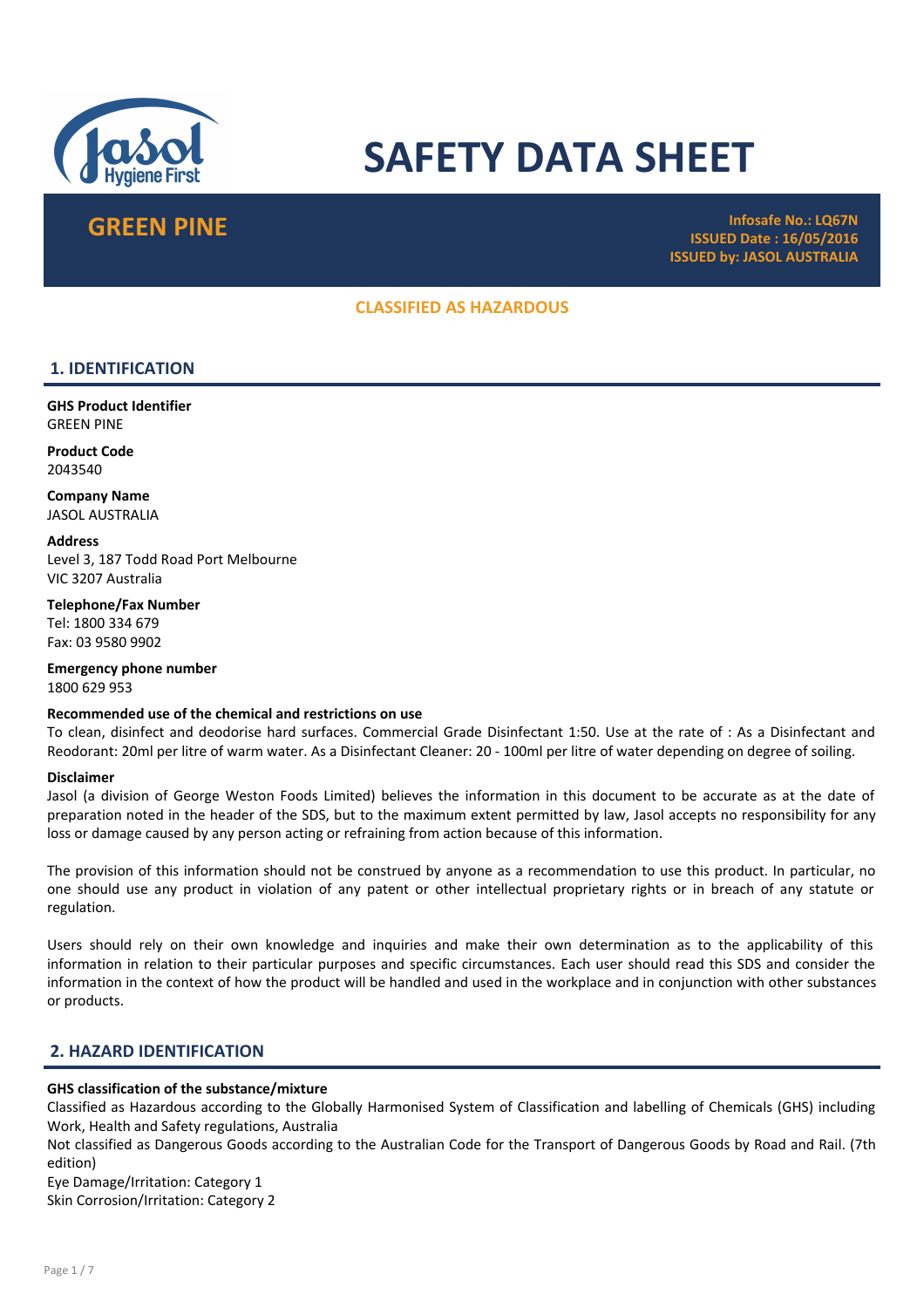## Signal Word (s) DANGER

#### Hazard Statement (s)

H315 Causes skin irritation. H318 Causes serious eye damage.

## Pictogram (s)



## Precautionary statement – Prevention

P264 Wash contaminated skin thoroughly after handling. P280 Wear protective gloves/protective clothing/eye protection/face protection.

## Precautionary statement – Response

P302+P352 IF ON SKIN: Wash with plenty of soap and water.

P305+P351+P338 IF IN EYES: Rinse cautiously with water for several minutes. Remove contact lenses, if present and easy to do. Continue rinsing.

P310 Immediately call a POISON CENTER or doctor/physician.

P332+P313 If skin irritation occurs: Get medical advice/attention.

P362 Take off contaminated clothing and wash before reuse.

## 3. COMPOSITION/INFORMATION ON INGREDIENTS

#### Ingredients

| <b>Name</b>                                                            | <b>CAS</b>   | <b>Proportion</b> |
|------------------------------------------------------------------------|--------------|-------------------|
| Water                                                                  | 7732-18-5    | 60-100 %          |
| Oxirane, methyl-, polymer with oxirane, mono(2-<br>propylheptyl) ether | 166736-08-9  | $0 - 5%$          |
| Quarternary ammonium compound                                          | 68424-85-1   | $0 - 5%$          |
| Pine oil                                                               | 8002-09-3    | $0 - 5%$          |
| Other ingredients determined not to be hazardous                       | Not required | Balance           |

## 4. FIRST-AID MEASURES

## Inhalation

If inhaled, remove affected person from contaminated area and keep at rest in a position comfortable for breathing. Keep at rest until recovered. If symptoms develop and/or persist seek medical attention.

## Ingestion

Do NOT induce vomiting. Wash/rinse out mouth thoroughly with water. Seek immediate medical attention.

## Skin

If on skin (or hair) remove/take off all contaminated clothing immediately. Wash affected area thoroughly with soap and water after handling. Wash contaminated clothing before reuse or discard. Seek medical attention. If skin irritation or rash occurs please advise medical physician.

## Eye contact

If in eyes, hold eyelids apart and flush the eyes continuously with running water. Remove contact lenses, if present and easy to do. Continue flushing until advised to stop by the Poisons Information Centre or a doctor, or for at least 15 minutes. Seek immediate medical attention.

## First Aid Facilities

Eyewash, safety shower and normal washroom facilities.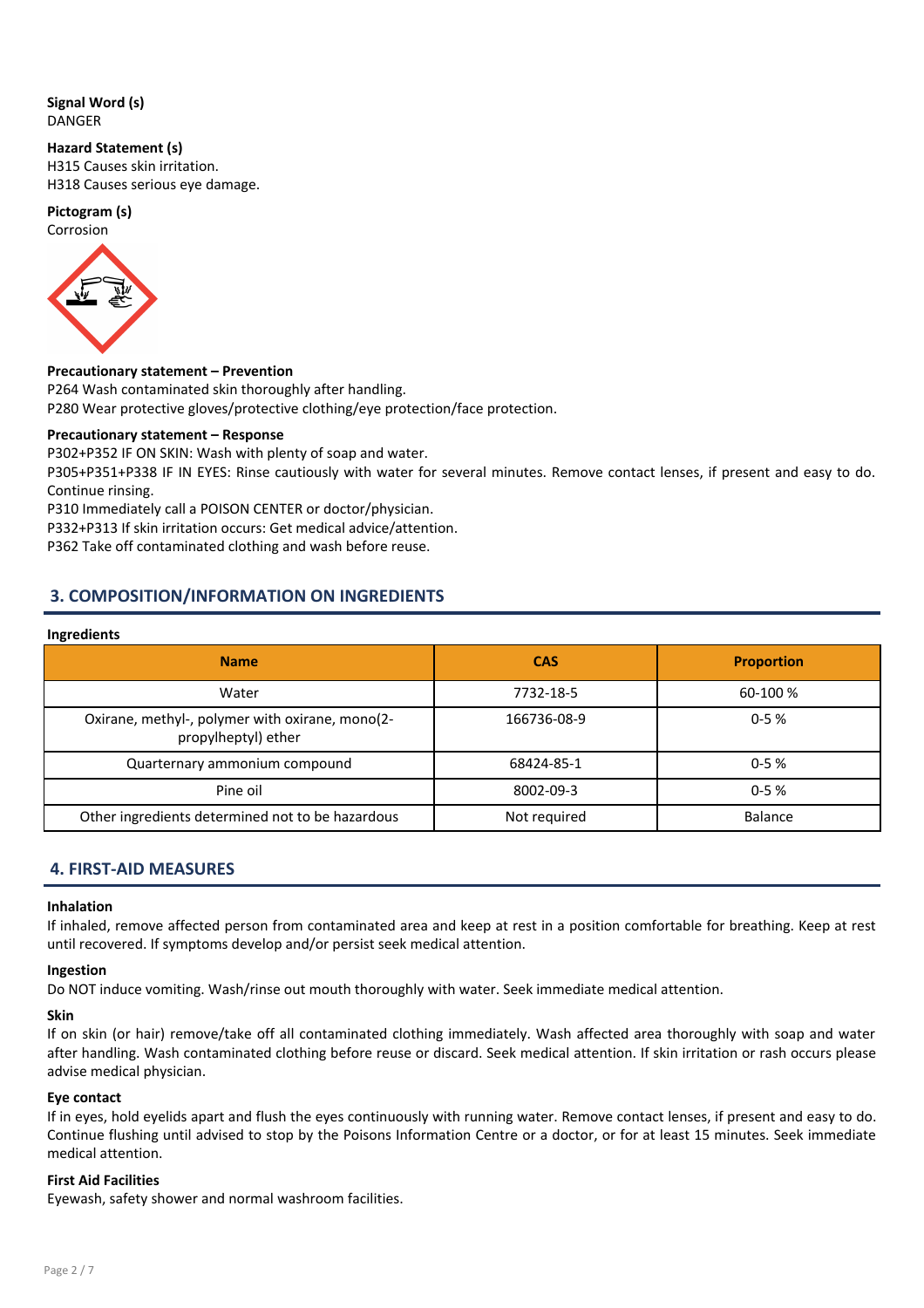#### Advice to Doctor

Product is a dilute solution of surfactant and quaternary ammonium compound. Vomiting has not been induced because of risk of aspiration into the lungs. Treat symptomatically. Contact Poisons Information Centre.

### Most important symptoms/effects, acute and delayed

No adverse health effects expected if the product is handled in accordance with this MSDS and the product label.

#### Other Information

For advice in an emergency, contact a Poisons Information Centre (Phone Australia 131 126) or a doctor at once.

## 5. FIRE-FIGHTING MEASURES

#### Suitable Extinguishing Media

Use appropriate fire extinguisher for surrounding environment. Use water spray to cool containers and surrounds.

#### Hazards from Combustion Products

Non combustible material.

## Specific Hazards Arising From The Chemical

This product is non combustible. However, following evaporation of aqueous component under fire conditions, the non-aqueous component may decompose and/or burn.

#### Decomposition Temperature

Not available

#### Precautions in connection with Fire

Fire fighters should wear full protective clothing and self-contained breathing apparatus (SCBA) operated in positive pressure mode. Fight fire from safe location.

## 6. ACCIDENTAL RELEASE MEASURES

#### Emergency Procedures

Wear appropriate personal protective equipment and clothing to prevent exposure. Increase ventilation. As a water based product, if spilt on electrical equipment the product will cause short-circuits. If possible contain the spill. Place inert absorbent material onto spillage. Collect the material and place into a suitable labelled container. Do not dilute material but contain. Dispose of waste according to the applicable local and national regulations. If contamination of sewers or waterways occurs inform the local water and waste management authorities in accordance with local regulations.

## 7. HANDLING AND STORAGE

#### Precautions for Safe Handling

Avoid inhalation of vapours and mists, and skin or eye contact. Use only in a well ventilated area. Keep containers sealed when not in use. Prevent the build up of mists or vapours in the work atmosphere. Maintain high standards of personal hygiene i.e. Washing hands prior to eating, drinking, smoking or using toilet facilities.

#### Conditions for safe storage, including any incompatibilities

Store in a cool, dry, well-ventilated area, out of direct sunlight. Protect from freezing. Store in suitable, labelled containers. Keep containers tightly closed. Store away from incompatible materials. Ensure that storage conditions comply with applicable local and national regulations.

## 8. EXPOSURE CONTROLS/PERSONAL PROTECTION

#### Occupational exposure limit values

No exposure standards have been established for the mixture. However, over-exposure to some chemicals may result in enhancement of pre-existing adverse medical conditions and/or allergic reactions and should be kept to the least possible levels.

#### Biological Limit Values

No biological limits allocated.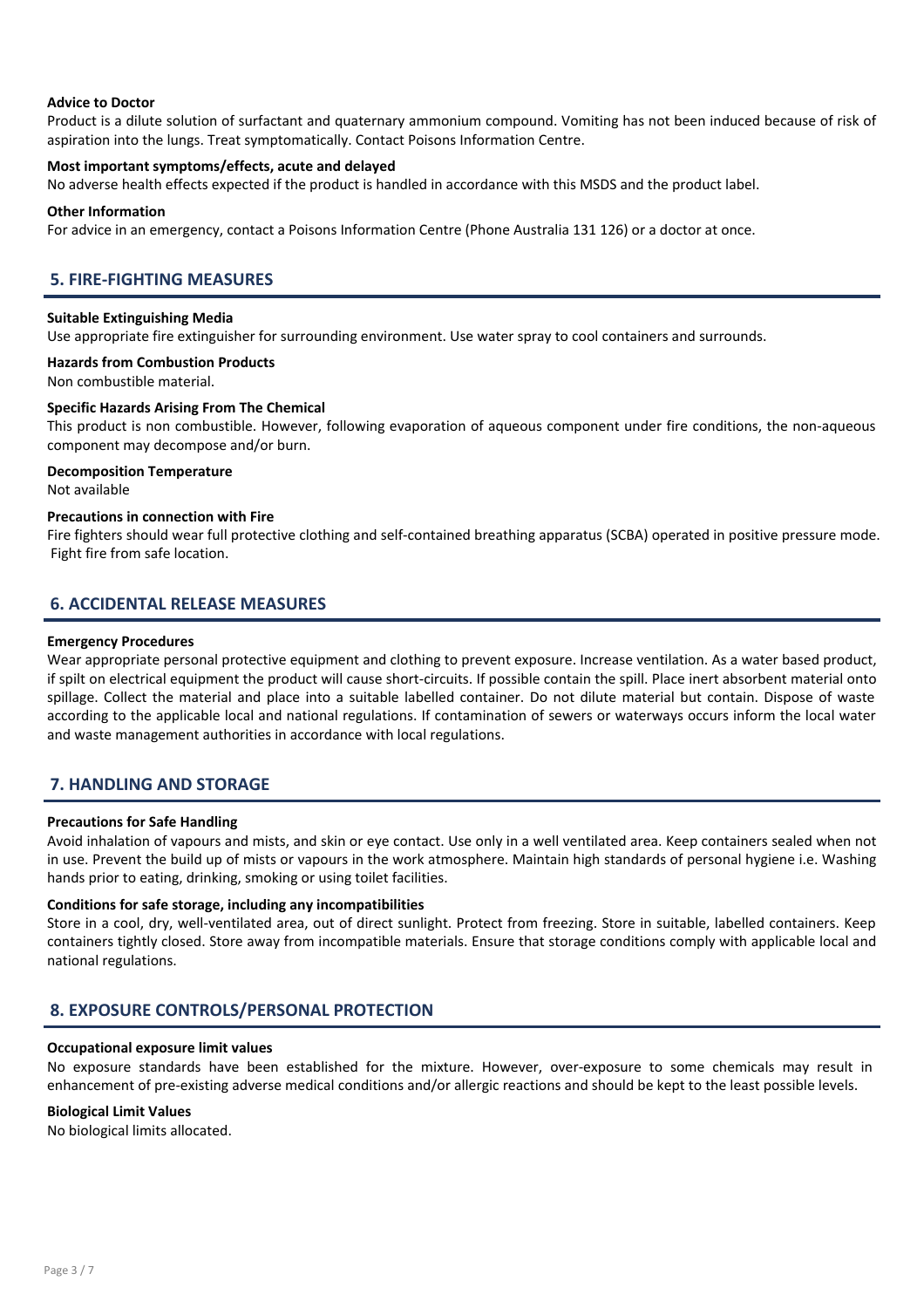## Appropriate Engineering Controls

This substance is hazardous and should be used with a local exhaust ventilation system, drawing vapours away from workers' breathing zone. If the engineering controls are not sufficient to maintain concentrations of vapours/mists below the exposure standards, suitable respiratory protection must be worn.

## Respiratory Protection

If engineering controls are not effective in controlling airborne exposure then an approved respirator with a replaceable vapor/mist filter should be used. Refer to relevant regulations for further information concerning respiratory protective requirements. Reference should be made to Australian Standards AS/NZS 1715, Selection, Use and Maintenance of Respiratory Protective Devices; and AS/NZS 1716, Respiratory Protective Devices, in order to make any necessary changes for individual circumstances.

### Eye Protection

Safety glasses with full face shield should be used. Eye protection devices should conform to relevant regulations.

Eye protection should conform with Australian/New Zealand Standard AS/NZS 1337 - Eye Protectors for Industrial Applications.

#### Hand Protection

Wear gloves of impervious material such as rubber or plastic. Final choice of appropriate gloves will vary according to individual circumstances. i.e. methods of handling or according to risk assessments undertaken. Occupational protective gloves should conform to relevant regulations.

Reference should be made to AS/NZS 2161.1: Occupational protective gloves - Selection, use and maintenance.

#### Body Protection

Suitable protective workwear, e.g. cotton overalls buttoned at neck and wrist is recommended. Chemical resistant apron is recommended where large quantities are handled.

## 9. PHYSICAL AND CHEMICAL PROPERTIES

Form Liquid

Appearance

Clear green mobile liquid with a pine fragrance

Colour

Green

**Odour** 

Smell of pine.

Decomposition Temperature Not available

Melting Point Not available

Boiling Point 100°C

Solubility in Water Miscible at all concentrations

Specific Gravity 0.998

pH 7.0-10.0

Vapour Pressure 23 hPa @ 20C

Vapour Density (Air=1) Not available

Evaporation Rate No data.

Odour Threshold Not available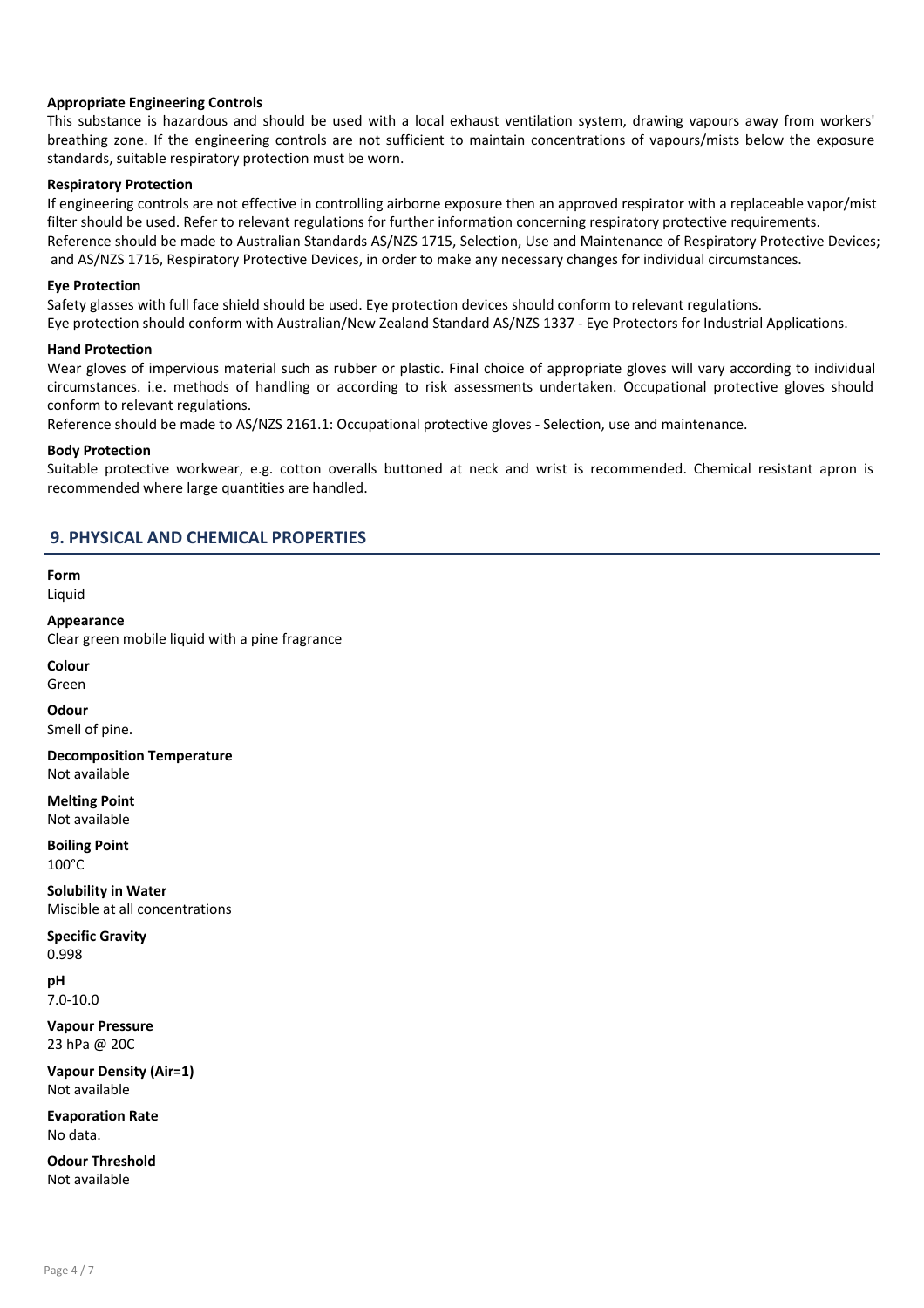## Viscosity Refer to Section 9: Kinematic Viscosity and Dynamic Viscosity

Partition Coefficient: n-octanol/water Not available

Flash Point Not available

Flammability Non combustible

Auto-Ignition Temperature Not available

Flammable Limits - Lower Not available

Flammable Limits - Upper Not available

Explosion Properties Not available

Oxidising Properties Not available

Kinematic Viscosity Not available

Dynamic Viscosity Not available

## 10. STABILITY AND REACTIVITY

## Reactivity

Refer to Section 10: Possibility of hazardous reactions.

### Chemical Stability Stable under normal conditions of storage and handling.

Conditions to Avoid

Extremes of temperature and direct sunlight

Incompatible materials Not available.

Hazardous Decomposition Products Thermal decomposition may result in the release of toxic and/or irritating fumes.

Possibility of hazardous reactions Not available.

Hazardous Polymerization Not available.

## 11. TOXICOLOGICAL INFORMATION

## Toxicology Information

No toxicity data available for this material.

## Ingestion

Ingestion of this product may irritate the gastric tract causing nausea and vomiting.

## Inhalation

Inhalation of product vapours may cause irritation of the nose, throat and respiratory system.

## Skin

Causes skin irritation. Skin contact will cause redness, itching and swelling. Repeated exposure may cause skin dryness and cracking and may lead to dermatitis.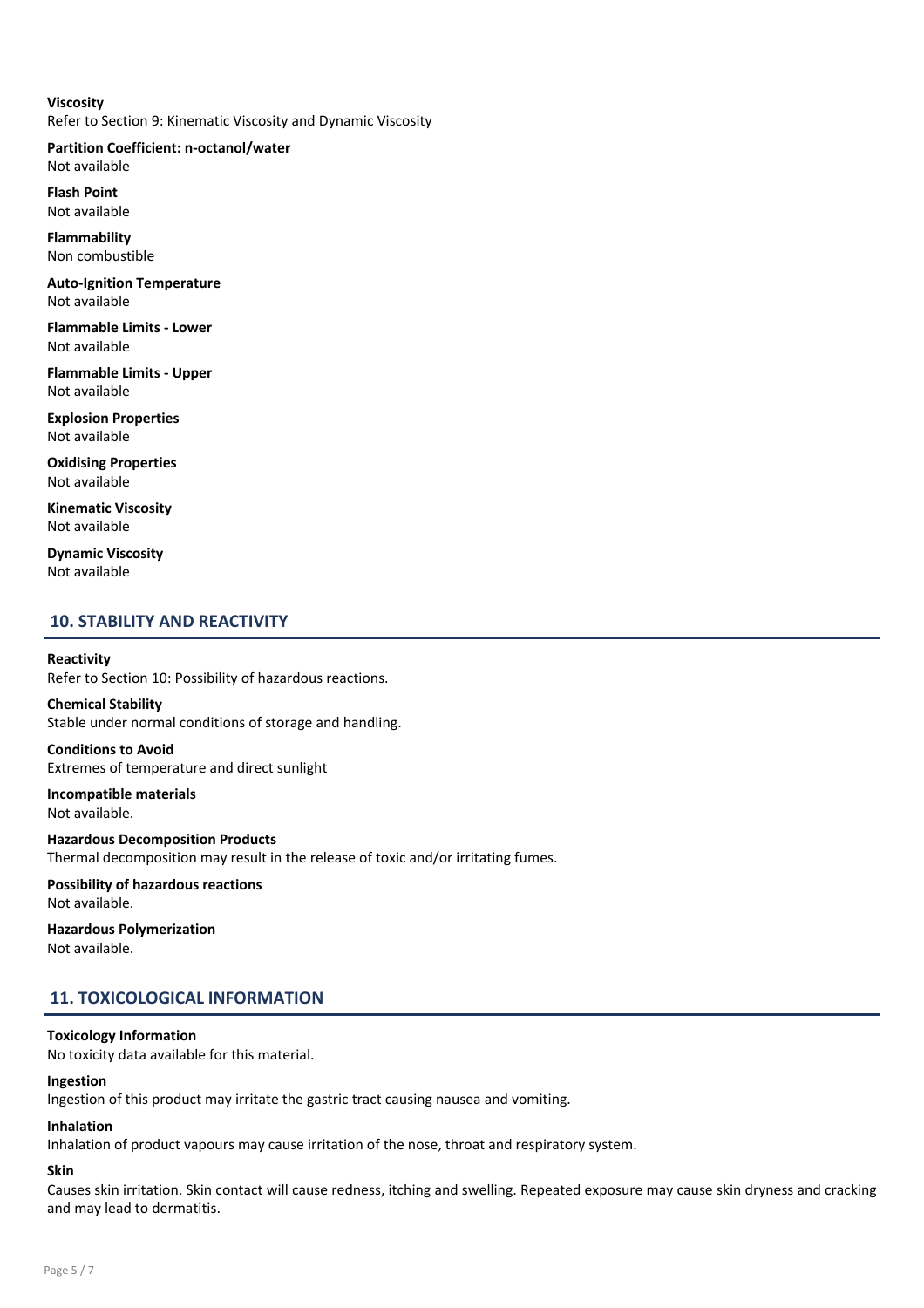## Eye

Causes eye damage. Eye contact will cause stinging, blurring, tearing, severe pain and possible burns, necrosis, permanent damage and blindness.

Respiratory sensitisation Not expected to be a respiratory sensitiser.

Skin Sensitisation Not expected to be a skin sensitiser.

Germ cell mutagenicity Not considered to be a mutagenic hazard.

Carcinogenicity Not considered to be a carcinogenic hazard.

Reproductive Toxicity Not considered to be toxic to reproduction.

STOT-single exposure Not expected to cause toxicity to a specific target organ.

STOT-repeated exposure Not expected to cause toxicity to a specific target organ.

Aspiration Hazard Not expected to be an aspiration hazard.

## 12. ECOLOGICAL INFORMATION

**Ecotoxicity** Harmful to aquatic life.

Persistence and degradability Not available

Mobility Not available

Bioaccumulative Potential Not available

Other Adverse Effects Not available

Environmental Protection Prevent large amounts from entering waterways, drains and sewers.

## 13. DISPOSAL CONSIDERATIONS

## Disposal considerations

Dispose of waste according to applicable local and national regulations. Do not allow into drains or watercourses or dispose of where ground or surface waters may be affected. Wastes including emptied containers are controlled wastes and should be disposed of in accordance with all applicable local and national regulations.

## 14. TRANSPORT INFORMATION

## Transport Information

Not classified as Dangerous Goods according to the Australian Code for the Transport of Dangerous Goods by Road and Rail. (7th edition)

Not classified as Dangerous Goods by the criteria of the International Air Transport Association (IATA) Dangerous Goods Regulations for transport by air.

Not classified as Dangerous Goods by the criteria of the International Maritime Dangerous Goods Code (IMDG Code) for transport by sea